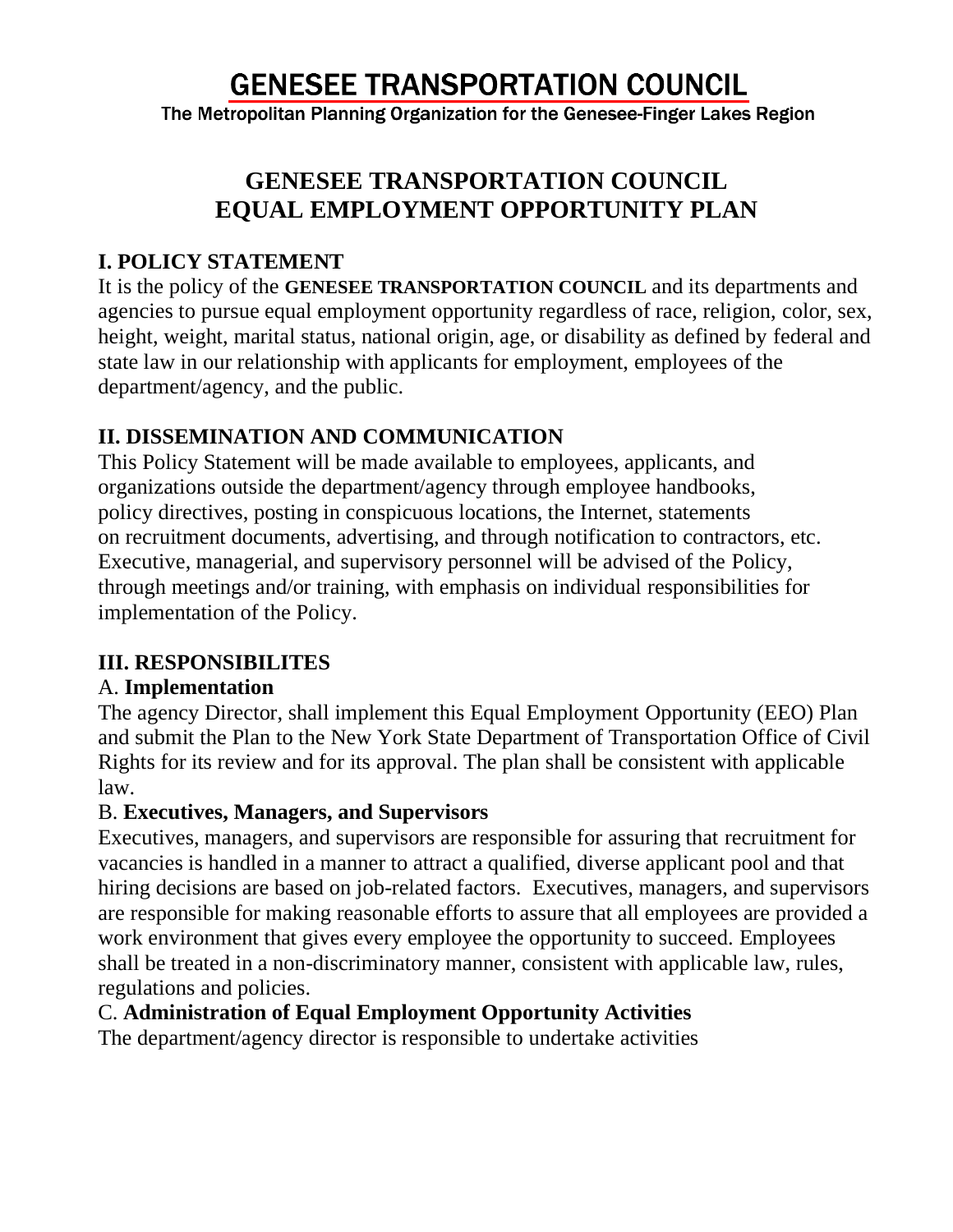necessary to implement equal employment opportunity activities consistent with the plan. Overall Equal Employment Opportunity responsibilities shall be coordinated with the Department's Human Resources Director.

Activities may include:

(1) Implementing the EEO Plan through internal and external communication techniques.

(2) Consulting with other human resource and departmental personnel responsible for the developing of a plan to forecast departmental workforce needs.

(3) Identifying steps that will be taken to assure equal employment opportunity in developing pools of potential qualified employees, including identifying areas where equal employment equal opportunity improvement is necessary and recommending actions for solving them.

(4) Reviewing personnel policies, selection processes, and record keeping procedures that affect equal employment opportunity. Employment data, practices and policies will be analyzed to determine if these afford equal employment opportunity. Appropriate steps to remedy any identified barriers will be taken in accordance with applicable law, rules, and regulations.

(5) Analyzing employment practices, including reassignments and promotions, and programs offered to employees, including training and other professional development activities to ensure that such activities occur in a non-discriminatory manner.

(6) Reporting data related to the composition of the workforce by race, gender, and disability status.

(7) Coordinating Section 504/ADA/reasonable accommodation activities.

(8) Investigating allegations of illegal discrimination and sexual harassment complaints.

# **IV. EMPLOYMENT PRACTICES**

### **A.** RECRUITMENT

Qualified applicants who reflect the composition of all such persons in the relevant labor market will be sought. All personnel involved in the recruiting, screening, and selection processes will be properly trained to ensure the elimination and absence of bias in all personnel actions. Recruitment of applicants to assure equal opportunity may include the following employment resources:

(1) Civil Service Employment Lists (county, multiple county, statewide) consistent with Civil Service Rules and Regulations.

(2) Posting of vacancy(s), internally or externally (e.g., targeted newspapers, trade, professional and other journals, e-mail, Internet).

(3) Contacting universities, colleges, schools and professional organizations.

(4) Use of career development programs (e.g., school to work co-ops, internships and student assistants, speaking to schools and youth groups, departmental training programs).

(5) Referral agencies (e.g., New York State Department of Transportation Office of Civil Rights or other state/local employment agencies, private agencies.) **B.** HIRING